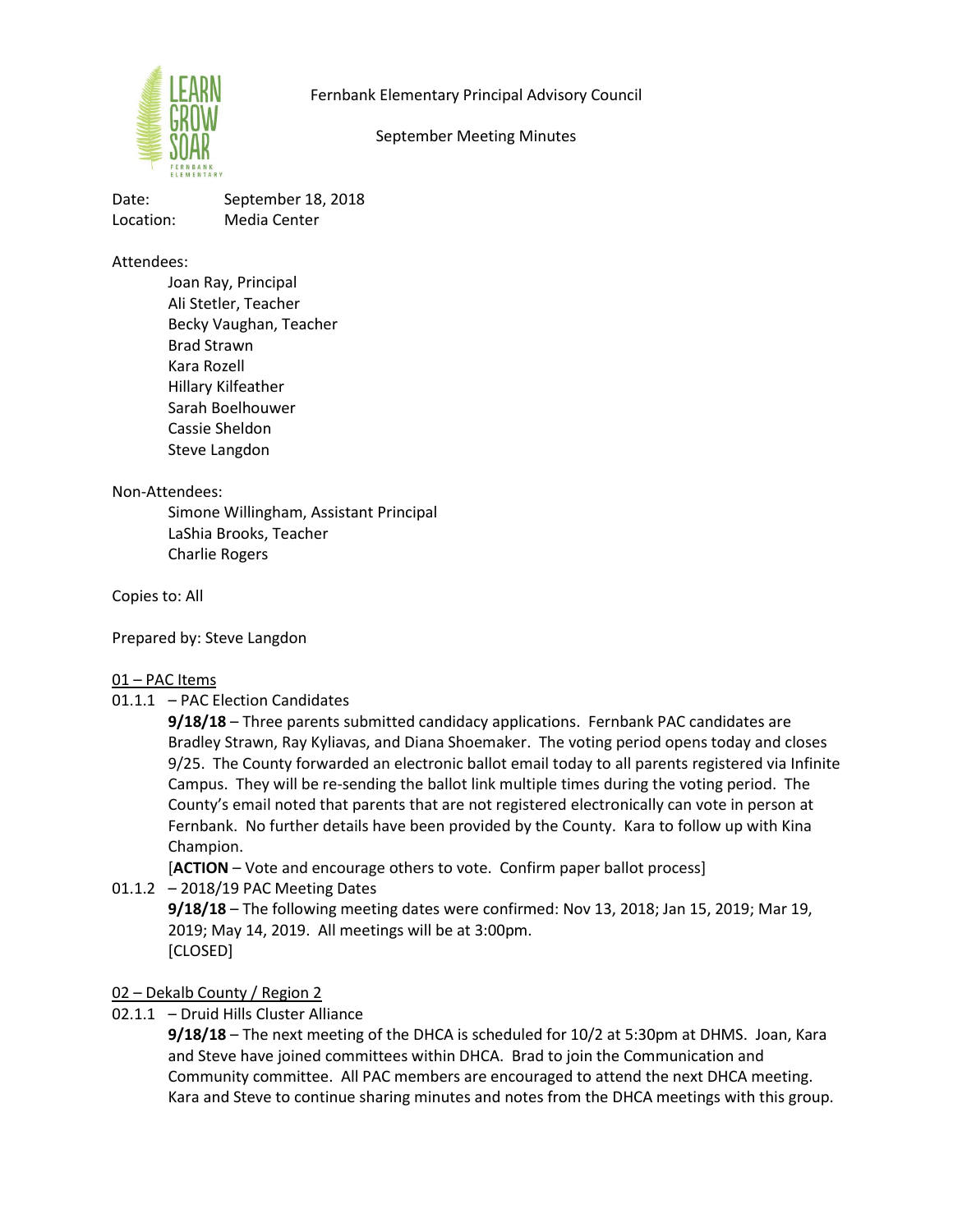## [**ACTION** – Attend next DHCA meeting]

02.1.2 – Fernbank Brag Sheet

**9/18/18** – One of the tasks to be completed by the next DHCA meeting is the creation of the Fernbank Brag Sheet. Draft Brag Sheets by Laurel Ridge and Druid Hills Middle have been shared. Dana Borda has created the initial Fernbank Brag Sheet and is continuing to populate it with the assistance of Joan Ray. Dana to email the draft to this group this week. PAC members to review and comment in time for final version to be complete by 10/2. [**ACTION** – Complete Brag Sheet by 10/2]

### 03 – Druid Hills Elementary Schools Redistricting

03.1.1 – Dekalb Community Meetings

**9/18/18** – As published by the County, the 5 Druid Hills Elementary Schools will be going through a redistricting process this year in anticipation with John Lewis Elementary within the Cross Keys Cluster opening in the fall of 2019 and therefore 250 seats opening at Fernbank and 50 seats opening at Briar Vista next fall. The County has scheduled a series of public meetings; Oct 1, Oct 25 and Nov 28. Each meeting to be held at DHMS at 7pm. [**ACTION** – All PAC member to attend. Encourage all parents to attend]

03.1.2 - Fernbank Town Hall meetings

**9/18/18** – In discussions with many of the Fernbank parents that have been at Fernbank for 3 years or less, there is a lack of understanding of the 2015-16 Redistricting involving Fernbank and the Cross Keys Cluster. In order to provide the history and information regarding the County's current redistricting process, PAC members to hold a set of Town Hall meetings next week. The first meeting will be 6pm on 9/25 and the second to be 7:45am on 9/27. **[ACTION** – Host Town Hall meetings next week]

03.1.3 – Fernbank PAC Goals

**9/18/18** – As a follow-up to our meeting with Dr. Green last year, the Fernbank PAC would like to see a stabilized attendance zone for Fernbank. To that end, the PAC is establishing a group of goals for the upcoming redistricting.

**[ACTION** – Confirm Fernbank PAC Goals]

### 04 – Students and Teachers

04.1.1 – Student Count

**9/18/18** – Total student count this year is approximately 825 students. This total includes approximately 650 students from current attendance zones and 175 School Choice students. [**ACTION** – Confirm student counts]

### 05 – Facility Items

05.1.1 – DHCA Facility Committee

**9/18/18** – As part of the DHCA Facilities Committee, each of the 7 Druid Hills Cluster schools are to create a list of facility needs. These lists are to be compiled and sorted by cluster priority. These lists are to be shared with the County in the November DHCA meeting. PAC members to review and confirm a list of Fernbank facility needs by the next DHCA meeting. [**ACTION** – Confirm Fernbank Facility needs list]

05.1.2 – Foundation – Playground Phase 2 **9/18/18** – The Fernbank Foundation has started the Fund the Fern campaign. The \$80,000 Fund the Fern goal is to help the Foundation and PTA pay for Specialists, Training, Programs and, new this year, a new Sport Court for the playground. [**ACTION** – Promote Fund the Fern]